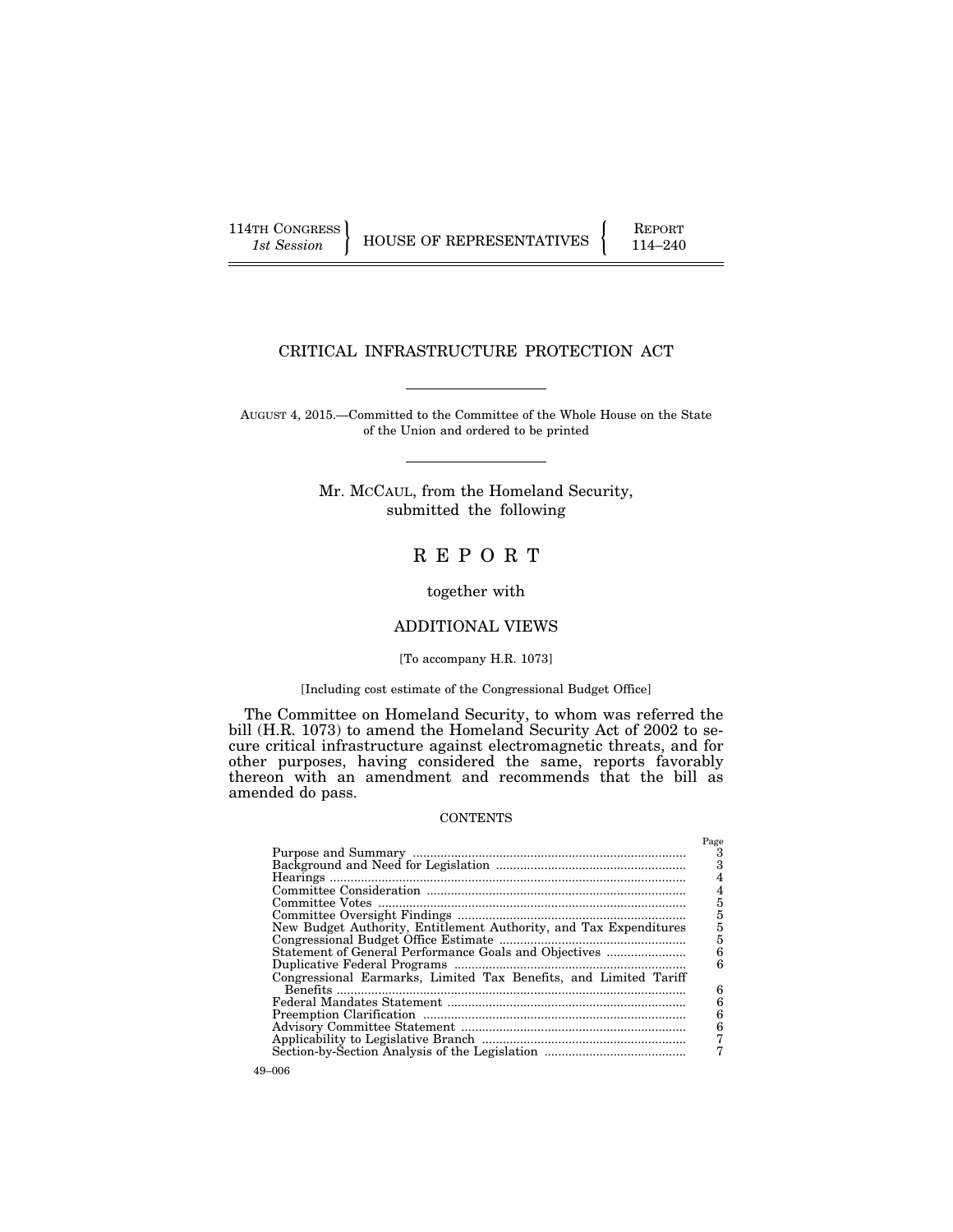Changes in Existing Law Made by the Bill, as Reported ........................ 9 Additional Views ......................................................................................... 19

The amendment is as follows:

Strike all after the enacting clause and insert the following: **SECTION 1. SHORT TITLE.** 

This Act may be cited as the "Critical Infrastructure Protection Act" or "CIPA".

2

**SEC. 2. EMP PLANNING, RESEARCH AND DEVELOPMENT, AND PROTECTION AND PREPARED-NESS.** 

(a) IN GENERAL.—The Homeland Security Act of 2002 (6 U.S.C. 121) is amended— (1) in section 2 (6 U.S.C. 101), by inserting after paragraph (6) the following: ''(6a) EMP.—The term 'EMP' means—

''(A) an electromagnetic pulse caused by intentional means, including acts of terrorism; and

''(B) a geomagnetic disturbance caused by solar storms or other naturally occurring phenomena.'';

(2) in title  $V(6 \text{ U.S.C. } 311 \text{ et seq.})$ , by adding at the end the following:

**''SEC. 526. NATIONAL PLANNING FRAMEWORKS AND EDUCATION.** 

''The Secretary, or the Secretary's designee, shall, to the extent practicable—

"(1) include in national planning frameworks the threat of EMP events; and

 $(2)$  conduct outreach to educate owners and operators of critical infrastructure, emergency planners, and emergency response providers at all levels of government of the threat of EMP events.'';

(3) in title III (6 U.S.C. 181 et seq.), by adding at the end of the following: **''SEC. 318. EMP RESEARCH AND DEVELOPMENT.** 

''(a) IN GENERAL.—In furtherance of domestic preparedness and response, the Secretary, acting through the Under Secretary for Science and Technology, and in consultation with other relevant agencies and departments of the Federal Government and relevant owners and operators of critical infrastructure, shall, to the extent practicable, conduct research and development to mitigate the consequences of EMP events.

''(b) SCOPE.—The scope of the research and development under subsection (a) shall include the following:

''(1) An objective scientific analysis of the risks to critical infrastructures from a range of EMP events.

 $''(2)$  Determination of the critical national security assets and vital civic utilities and infrastructures that are at risk from EMP events.

''(3) An evaluation of emergency planning and response technologies that would address the findings and recommendations of experts, including those of the Commission to Assess the Threat to the United States from Electromagnetic Pulse Attack.

''(4) An analysis of technology options that are available to improve the resiliency of critical infrastructure to EMP.

''(5) The restoration and recovery capabilities of critical infrastructure under differing levels of damage and disruption from various EMP events.''; and

 $(4)$  in section 201(d)  $(6 \text{ U.S.C. } 121\text{ (d)}),$  by adding at the end the following:

''(26)(A) Prepare and submit to the Committee on Homeland Security of the House of Representatives and the Committee on Homeland Security and Governmental Affairs of the Senate—

"(i) a recommended strategy to protect and prepare the critical infrastructure of the American homeland against EMP events, including from acts of terrorism; and

''(ii) biennial updates on the status of the recommended strategy.

''(B) The recommended strategy shall—

"(i) be based on findings of the research and development conducted under section 318;

''(ii) be developed in consultation with the relevant Federal sector-specific agencies (as defined under Homeland Security Presidential Directive–7) for critical infrastructures;

''(iii) be developed in consultation with the relevant sector coordinating councils for critical infrastructures; and

''(iv) include a classified annex as needed.

''(C) The Secretary may, if appropriate, incorporate the recommended strategy into a broader recommendation developed by the Department to help protect and prepare critical infrastructure from terrorism and other threats if, as incorporated, the strategy complies with subparagraph (B).''.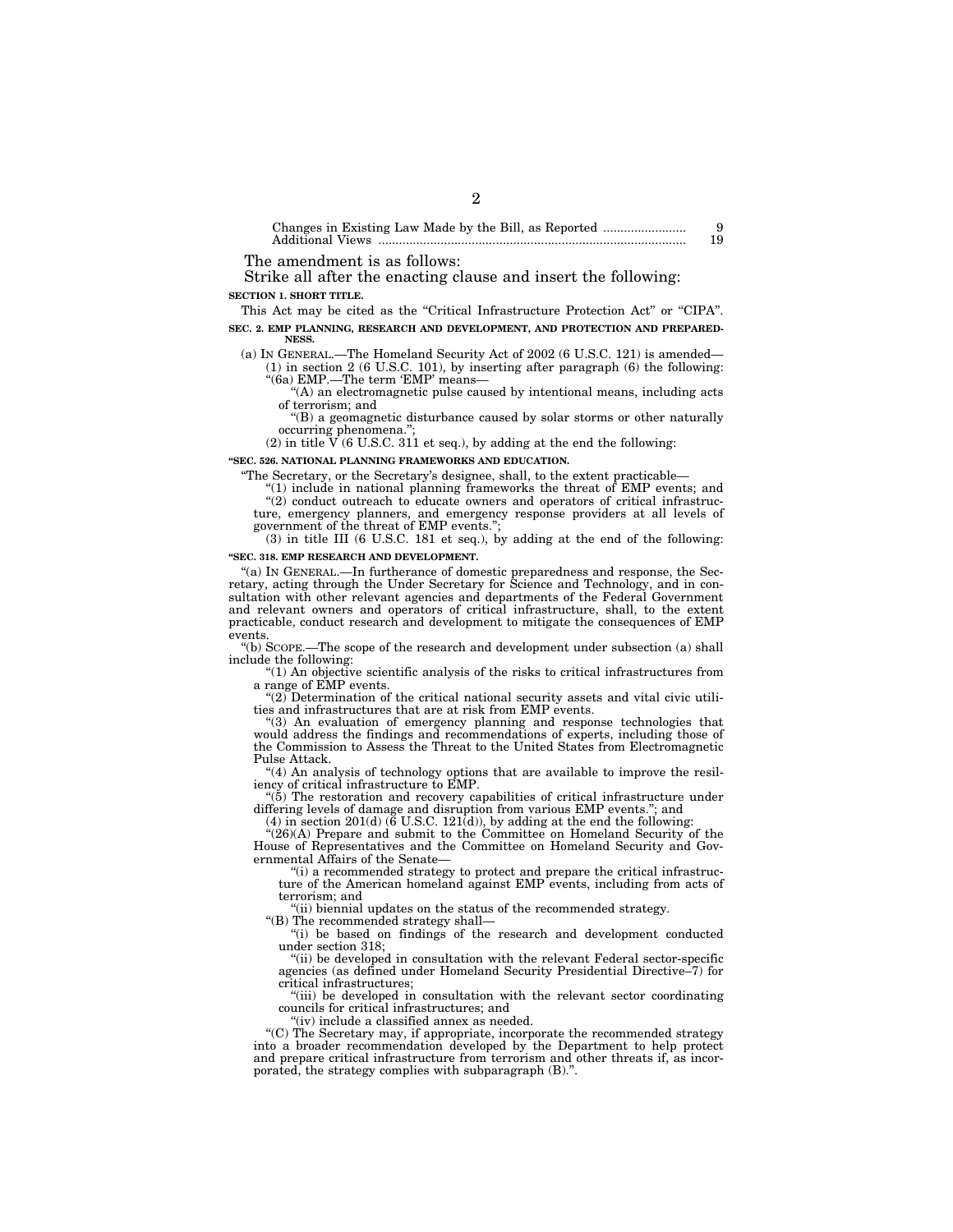(b) CLERICAL AMENDMENTS.—The table of contents in section 1(b) of such Act is amended—

(1) by adding at the end of the items relating to title V the following:

''Sec. 526. National planning frameworks and education.'';

and

(2) by adding at the end of the items relating to title III the following:

''Sec. 318. EMP research and development.''.

(c) DEADLINE FOR RECOMMENDED STRATEGY.—The Secretary of Homeland Security shall submit the recommended strategy required under the amendment made by subsection (a)(4) by not later than one year after the date of the enactment of this Act.

(d) REPORT.—The Secretary shall submit a report to Congress by not later than 180 days after the date of the enactment of this Act describing the progress made in, and an estimated date by which the Department of Homeland Security will have completed—

(1) including EMP (as defined in the amendment made by subsection  $(a)(1)$ ) threats in national planning frameworks;

(2) research and development described in the amendment made by subsection  $(a)(3)$ :

(3) development of the comprehensive plan required under the amendment made by subsection (a)(4); and

(4) outreach to educate owners and operators of critical infrastructure, emergency planners and emergency response providers at all levels of government regarding the threat of EMP events.

#### **SEC. 3. NO REGULATORY AUTHORITY.**

Nothing in this Act, including the amendments made by this Act, shall be construed to grant any regulatory authority.

#### **SEC. 4. NO NEW AUTHORIZATION OF APPROPRIATIONS.**

This Act, including the amendments made by this Act, may be carried out only by using funds appropriated under the authority of other laws.

#### PURPOSE AND SUMMARY

The purpose of H.R. 1073 is to amend the Homeland Security Act of 2002 to secure critical infrastructure against electromagnetic threats, and for other purposes.

#### BACKGROUND AND NEED FOR LEGISLATION

The Department of Homeland Security (DHS) has a responsibility to assess critical infrastructure resilience to a variety of threats, both man-made and natural. The mission of DHS is to ensure "a homeland that is safe, secure, and resilient against terrorism and other hazards.'' The threat of electromagnetic pulses (EMP), whether due to a nuclear weapon or solar flares, represents another high-consequence, low-probability threat, which has had little attention from the Department.

This measure requires the Secretary to assess both EMP threats in the context of other threat to determine the research and development needs to mitigate the threat and consequences of EMP events, develop strategic guidance for the Department, and conduct outreach to educate owners and operators of the critical infrastructure, emergency planners, and emergency response providers regarding the threat of EMP events.

#### *Prior Legislation*

In the 113th Congress, the Committee on Homeland Security considered H.R. 3410, the Critical Infrastructure Protection Act. The House passed H.R. 3410 under Suspension of the Rules on De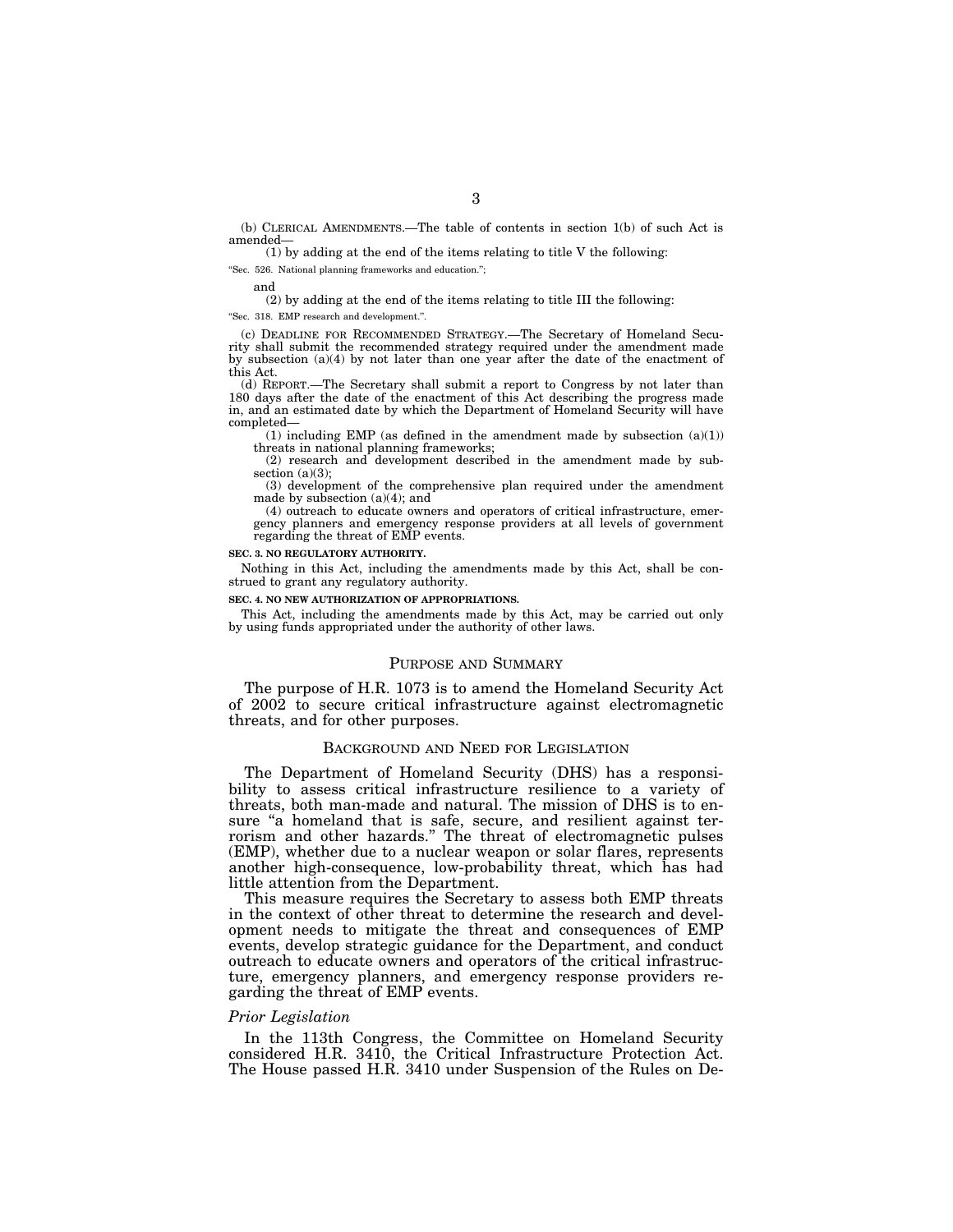cember 1, 2014, and the measure was referred to the Senate Committee on Homeland Security and Governmental Affairs.

## **HEARINGS**

#### *112th Congress*

On September 12, 2012, the Subcommittee on Cybersecurity, Infrastructure Protection, and Security Technologies held a hearing entitled ''The EMP Threat: Examining the Consequences.'' The Subcommittee received testimony from Hon. Trent Franks, a Representative in Congress from the 2nd District of Arizona; Mr. Joseph McClelland, Director, Office of Electric Reliability, Federal Energy Regulatory Commission; Mr. Brandon Wales, Director, Homeland Infrastructure Threat and Risk Analysis Center, Department of Homeland Security; Mr. Michael A. Aimone, Director, Business Enterprise Integration, Office of the Deputy Undersecretary of Defense for Installations and Environment, Office of Undersecretary of Defense for Acquisition, Technology, and Logistics, Department of Defense; and Dr. Chris Beck, President, Electric Infrastructure Security Council.

#### *113th Congress*

On May 8, 2014, the Subcommittee on Cybersecurity, Infrastructure Protection, and Security Technologies held a hearing entitled ''Electromagnetic Pulse (EMP): Threat to Critical Infrastructure.'' The Subcommittee received testimony from Hon. Trent Franks, a Representative in Congress from the Eighth District of Arizona; Dr. Peter Vincent Pry, Congressional EMP Commission, Congressional Strategic Posture Commission, Executive Director of the Task Force on National and Homeland Security; Dr. Michael J. Frankel, Senior Scientist, Penn State University, Applied Research Laboratory; and Dr. Chris Beck, Vice President, Policy and Strategic Initiatives, Electric Infrastructure Security Council.

#### COMMITTEE CONSIDERATION

The Committee met on June 23, 2015, to consider H.R. 1073, and ordered the measure to be reported to the House with a favorable recommendation, amended, by voice vote. The Committee took the following actions:

The following amendments were offered:

An Amendment in the Nature of a Substitute offered by MR. PERRY (#1); was AGREED TO, as amended, by voice vote.

An amendment to the Amendment in the Nature of a Substitute offered by MR. THOMPSON of Mississippi (#1) consisting of an amendment by *Mr. Payne*; was AGREED TO by voice vote.

Page 2, line 4, strike "national planning scenarios" and insert "national planning frameworks''.

Page 2, line 8, strike "responders" and insert "response providers".

Page 4, after line 23, strike "scenarios" and insert "frameworks".

Page 5, line 15, strike "scenarios" and insert "frameworks".

Page 5, line 23, strike "responders" and insert "response providers"

Page 2, line 1, strike "Scenarios" and insert "Frameworks".

Page 2, line 3, insert "or the Secretary's designee" after "Secretary".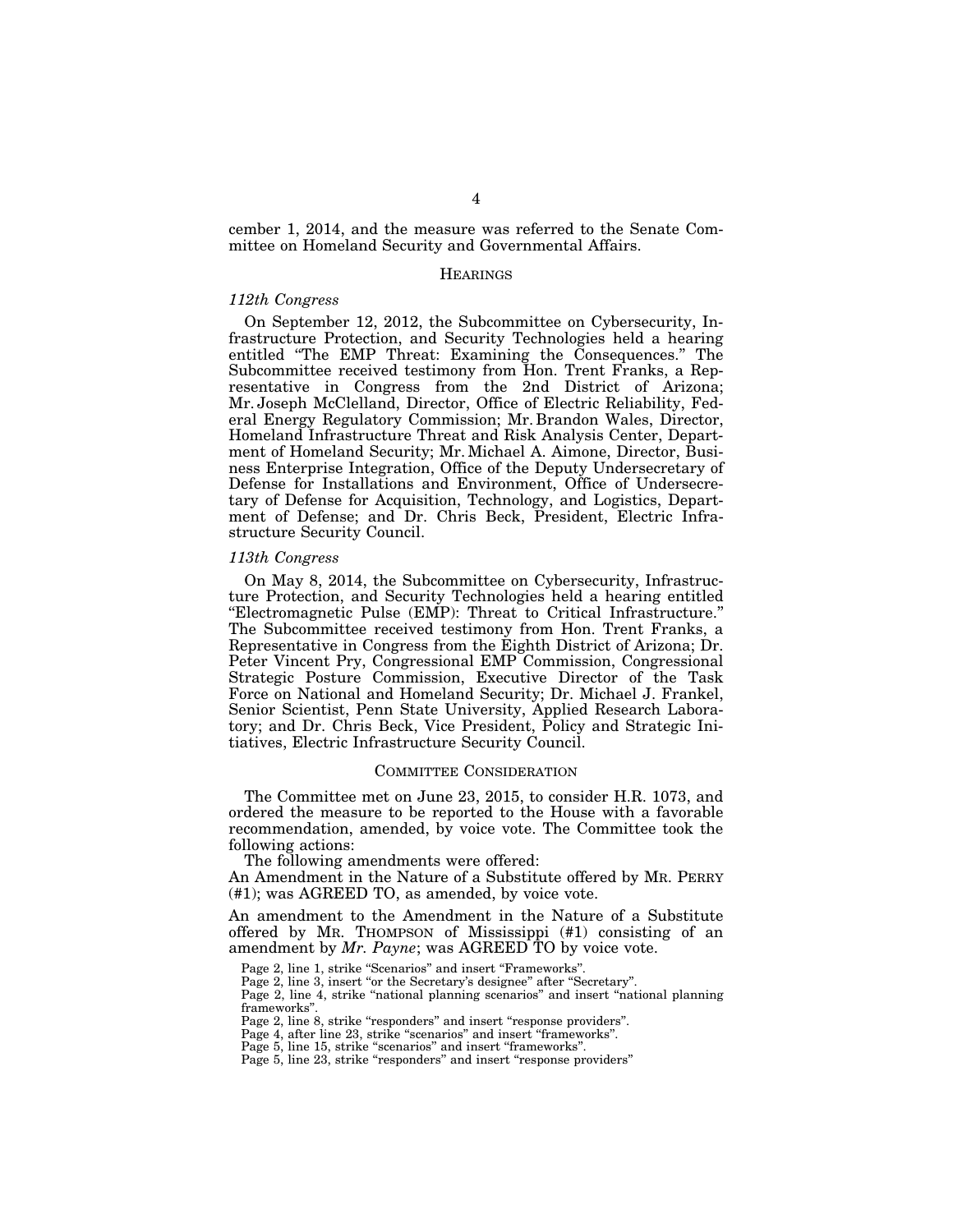#### COMMITTEE VOTES

Clause 3(b) of Rule XIII of the Rules of the House of Representatives requires the Committee to list the recorded votes on the motion to report legislation and amendments thereto.

No recorded votes were requested during consideration of H.R. 1073.

#### COMMITTEE OVERSIGHT FINDINGS

Pursuant to clause  $3(c)(1)$  of Rule XIII of the Rules of the House of Representatives, the Committee has held oversight hearings and made findings that are reflected in this report.

#### NEW BUDGET AUTHORITY, ENTITLEMENT AUTHORITY, AND TAX **EXPENDITURES**

In compliance with clause  $3(c)(2)$  of Rule XIII of the Rules of the House of Representatives, the Committee finds that H.R. 1073, the Critical Infrastructure Protection Act, would result in no new or increased budget authority, entitlement authority, or tax expenditures or revenues.

#### CONGRESSIONAL BUDGET OFFICE ESTIMATE

The Committee adopts as its own the cost estimate prepared by the Director of the Congressional Budget Office pursuant to section 402 of the Congressional Budget Act of 1974.

> U.S. CONGRESS, CONGRESSIONAL BUDGET OFFICE, *Washington, DC, July 13, 2015.*

Hon. MICHAEL MCCAUL,

*Chairman, Committee on Homeland Security, House of Representatives, Washington, DC.* 

DEAR MR. CHAIRMAN: The Congressional Budget Office has prepared the enclosed cost estimate for H.R. 1073, the Critical Infrastructure Protection Act.

If you wish further details on this estimate, we will be pleased to provide them. The CBO staff contact is Mark Grabowicz.

Sincerely,

#### KEITH HALL.

#### Enclosure.

#### *H.R. 1073—Critical Infrastructure Protection Act*

H.R. 1073 would require the Department of Homeland Security (DHS) to undertake research and planning activities to mitigate the potential consequences of electromagnetic pulses—resulting from either intentional acts or natural causes—on critical infrastructure, such as public utilities and national security assets. The department is currently carrying out programs similar to those required by the bill, and CBO estimates that implementing H.R. 1073 would not significantly affect spending by DHS. Because enacting the legislation would not affect direct spending or revenues, pay-as-you-go procedures do not apply.

H.R. 1073 contains no intergovernmental or private-sector mandates as defined in the Unfunded Mandates Reform Act.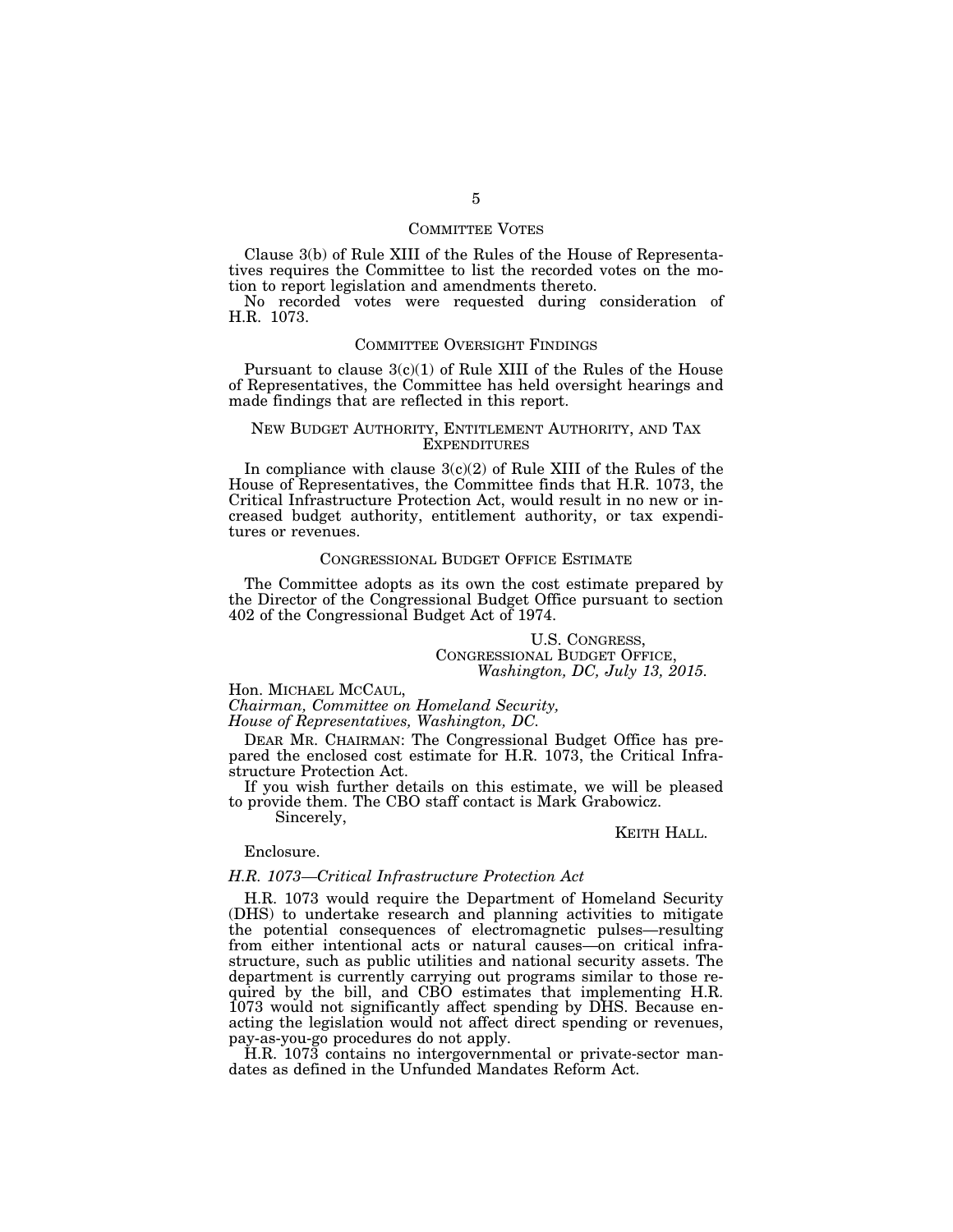The CBO staff contact for this estimate is Mark Grabowicz. The estimate was approved by H. Samuel Papenfuss, Deputy Assistant Director for Budget Analysis.

#### STATEMENT OF GENERAL PERFORMANCE GOALS AND OBJECTIVES

Pursuant to clause  $3(c)(4)$  of Rule XIII of the Rules of the House of Representatives, H.R. 1073 contains the following general performance goals and objectives, including outcome related goals and objectives authorized.

The Committee expects DHS to provide an appropriate assessment of the threat of electromagnetic pulse (EMP) events and to include such assessment in national planning scenarios. DHS shall develop a campaign to proactively educate owners and operators of critical infrastructure, emergency planners, and emergency responders at all levels of government of the threat of EMP events. The Committee expects DHS to conduct research and development to mitigate the consequences of EMP events and develop a comprehensive plan relating to intelligence and analysis to protect and prepare the critical infrastructure against EMP events

## DUPLICATIVE FEDERAL PROGRAMS

Pursuant to clause 3(c) of Rule XIII, the Committee finds that H.R. 1073 does not contain any provision that establishes or reauthorizes a program known to be duplicative of another Federal program.

## CONGRESSIONAL EARMARKS, LIMITED TAX BENEFITS, AND LIMITED TARIFF BENEFITS

In compliance with Rule XXI of the Rules of the House of Representatives, this bill, as reported, contains no congressional earmarks, limited tax benefits, or limited tariff benefits as defined in clause  $9(e)$ ,  $9(f)$ , or  $9(g)$  of the Rule XXI.

#### FEDERAL MANDATES STATEMENT

The Committee adopts as its own the estimate of Federal mandates prepared by the Director of the Congressional Budget Office pursuant to section 423 of the Unfunded Mandates Reform Act.

#### PREEMPTION CLARIFICATION

In compliance with section 423 of the Congressional Budget Act of 1974, requiring the report of any Committee on a bill or joint resolution to include a statement on the extent to which the bill or joint resolution is intended to preempt State, local, or Tribal law, the Committee finds that H.R. 1073 does not preempt any State, local, or Tribal law.

#### ADVISORY COMMITTEE STATEMENT

No advisory committees within the meaning of section 5(b) of the Federal Advisory Committee Act were created by this legislation.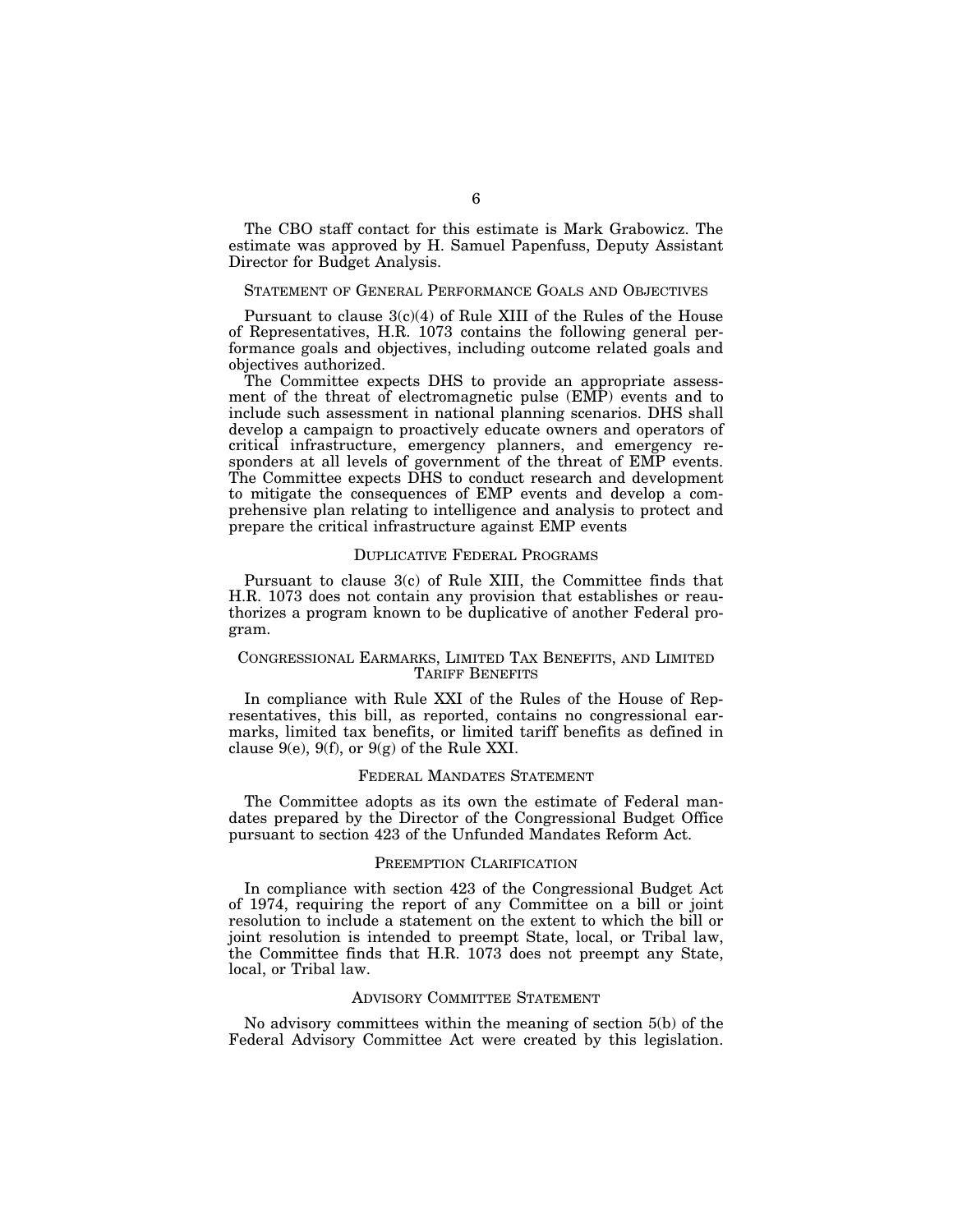#### APPLICABILITY TO LEGISLATIVE BRANCH

The Committee finds that the legislation does not relate to the terms and conditions of employment or access to public services or accommodations within the meaning of section 102(b)(3) of the Congressional Accountability Act.

#### SECTION-BY-SECTION ANALYSIS OF THE LEGISLATION

#### *Section 1. Short Title.*

This section provides that bill may be cited as the "Critical Infrastructure Protection Act'' or ''CIPA''.

## *Section 2. EMP Planning, Research and Development, and Protection and Preparedness.*

This section amends section 2 of the Homeland Security Act of 2002 to define EMP as: (a) an electromagnetic pulse caused by intentional means, including acts of terrorism, (b) a geomagnetic disturbance caused by solar storms or other naturally occurring phenomena.

The committee is aware of the concerns of industry in the possible confusion between pulses caused by intentional means, such as a high altitude nuclear weapon detonation, and those caused by natural phenomena such as solar storms. The magnitude and the temporal duration of the energy released are very different. Electromagnetic pulses caused by nuclear yield has a different waveform, typically described in the literature as E1, E2, and E3 forms, than the electromagnetic pulses caused by a geomagnetic disturbance, though we note that the later-time E3 of a nuclear generated pulse have many characteristics similar to the pulses caused by a geomagnetic disturbance. The intent of this definition is to keep these electromagnetic pulse initiating events distinct and separate, as well as the resulting impact on critical infrastructure such as the electric power grid. Regardless of the source event (nuclear yield or GMD), the Department of Homeland Security is to assess both types of events and the electromagnetic pulses generated, determine their impact to potential disturbances or outages to critical infrastructure, and suggest possible ways to mitigate these effects.

This section amends title V to require the Secretary to include the threat of EMP events in national planning frameworks and conduct outreach to educate critical infrastructure owners and operators, emergency planners, and emergency responders at all levels of government of the threat of EMP events.

This section amends title III of the Homeland Security Act of 2002 to require the Undersecretary of Science and Technology to conduct research and development to mitigate the consequences of EMP events. The research and development must include an objective scientific analysis of the risks to critical infrastructures from a range of EMP events; a determination of the national security assets and civic utilities and infrastructures at risk from EMP events; an evaluation of emergency planning and response technologies that would address the findings and recommendations of experts; an analysis of technology options available to improve the resiliency of critical infrastructure to EMP; and the restoration and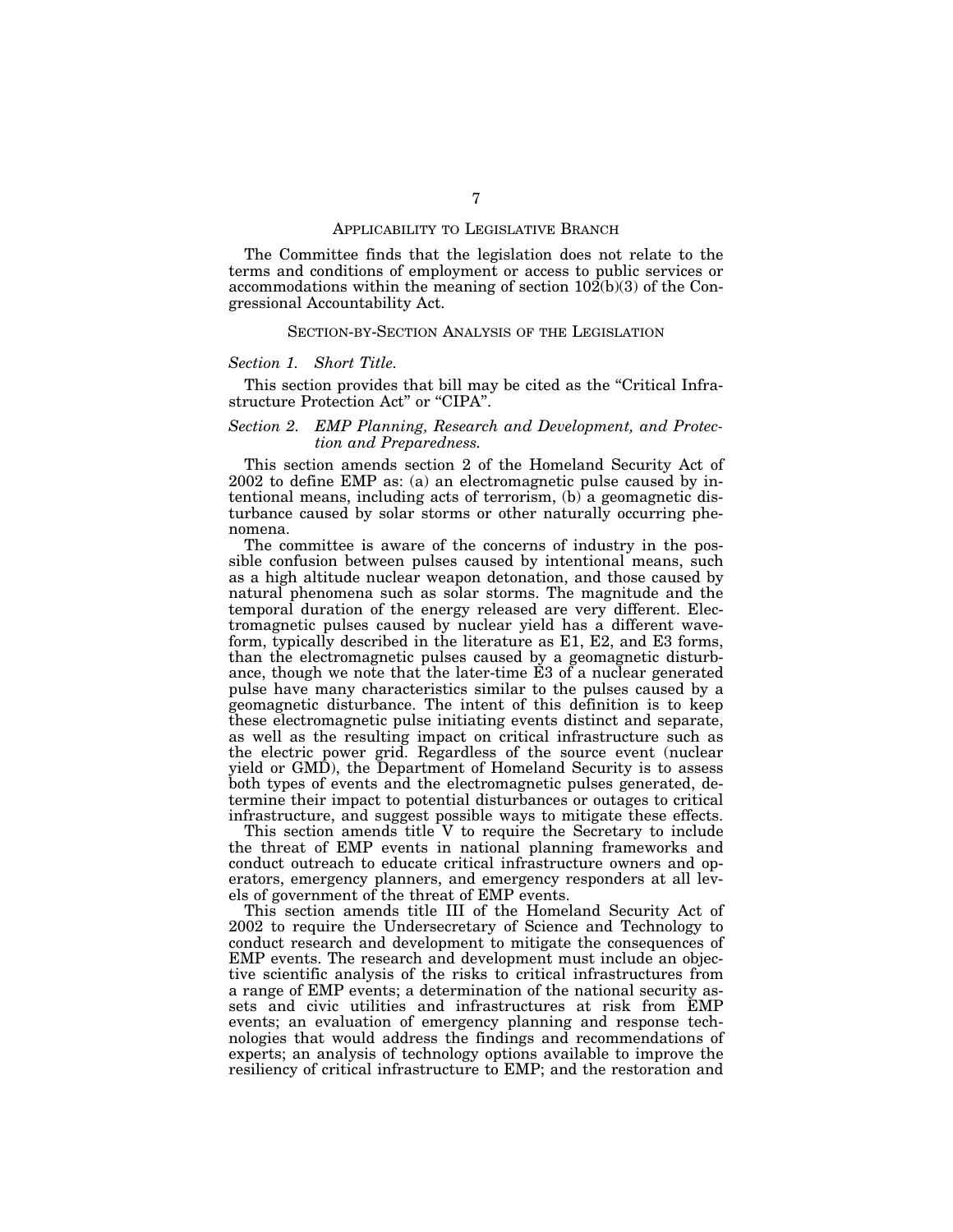recovery capabilities of critical infrastructure under differing levels of damage and disruption from various EMP events.

This section amends section 201(d) by requiring a strategy to protect and prepare the critical infrastructure against EMP events. The strategy must be updated biennially. The strategy will be based on findings of the research and development conducted in title III; be developed in consultation with relevant Federal sectorspecific agencies for critical infrastructures; be developed in consultation with the relevant sector coordinating councils; and include a classified annex as needed. The Secretary may incorporate the strategy into a broader recommendation to help protect and prepare critical infrastructure from terrorism and other threats. The strategy is due one year from the date of enactment.

This section requires the Secretary to report to Congress within 180 days of enactment on the progress made on the new requirements in this bill.

## *Section 3. No Regulatory Authority.*

Consistent with Section 3, which provides that nothing in this Act shall be construed to grant any regulatory authority, the intent of the Committee is that the recommended strategy shall apply solely to planning, research and development, and other internal activities or recommendations of the Department, and should not be used or construed in a manner that would have the effect of imposing requirements or standards, either directly or indirectly, on the private sector.

#### *Section 4. No New Authorization of Appropriations.*

This section requires the Act to be carried out only by using funds appropriated under the authority of other laws.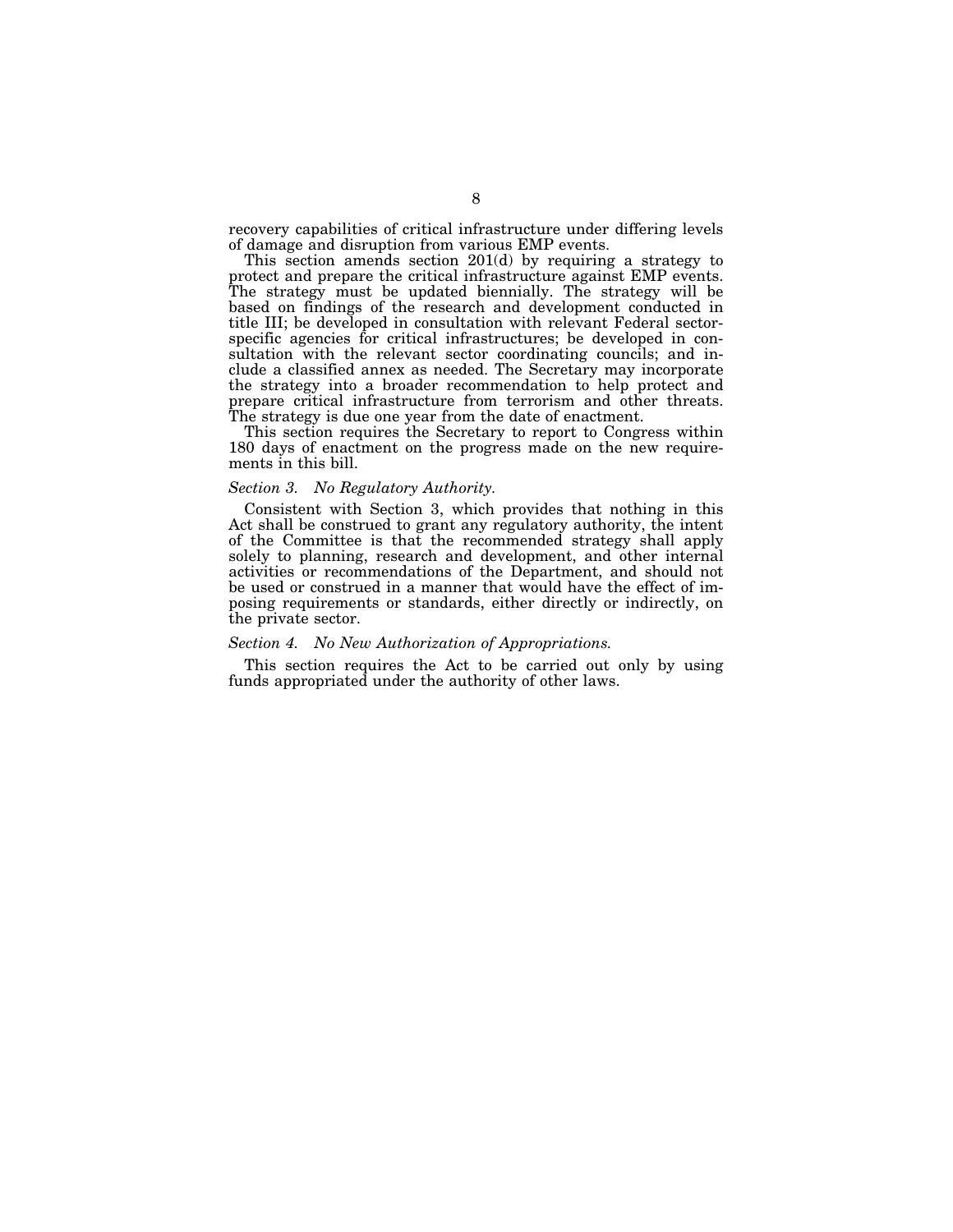#### CHANGES IN EXISTING LAW MADE BY THE BILL, AS REPORTED

In compliance with clause 3(e) of rule XIII of the Rules of the House of Representatives, changes in existing law made by the bill, as reported, are shown as follows (new matter is printed in italics and existing law in which no change is proposed is shown in roman):

# **HOMELAND SECURITY ACT OF 2002**

# **SECTION 1. SHORT TITLE; TABLE OF CONTENTS.**

(a) SHORT TITLE.—This Act may be cited as the ''Homeland Security Act of 2002''.

(b) TABLE OF CONTENTS.—The table of contents for this Act is as follows:

\* \* \* \* \* \* \* \*

#### TITLE III—SCIENCE AND TECHNOLOGY IN SUPPORT OF HOMELAND SECURITY

\* \* \* \* \* \* \* \* *Sec. 318. EMP research and development.*  \* \* \* \* \* \* \*

## TITLE V—NATIONAL EMERGENCY MANAGEMENT

\* \* \* \* \* \* \* *Sec. 526. National planning frameworks and education.* 

\* \* \* \* \* \* \*

#### **SEC. 2. DEFINITIONS.**

In this Act, the following definitions apply:

(1) Each of the terms ''American homeland'' and ''homeland'' means the United States.

(2) The term ''appropriate congressional committee'' means any committee of the House of Representatives or the Senate having legislative or oversight jurisdiction under the Rules of the House of Representatives or the Senate, respectively, over the matter concerned.

(3) The term ''assets'' includes contracts, facilities, property, records, unobligated or unexpended balances of appropriations, and other funds or resources (other than personnel).

(4) The term ''critical infrastructure'' has the meaning given that term in section 1016(e) of Public Law 107–56 (42  $\check{U}$ .S.C. 5195c(e)).

(5) The term "Department" means the Department of Homeland Security.

(6) The term ''emergency response providers'' includes Federal, State, and local governmental and nongovernmental emergency public safety, fire, law enforcement, emergency re-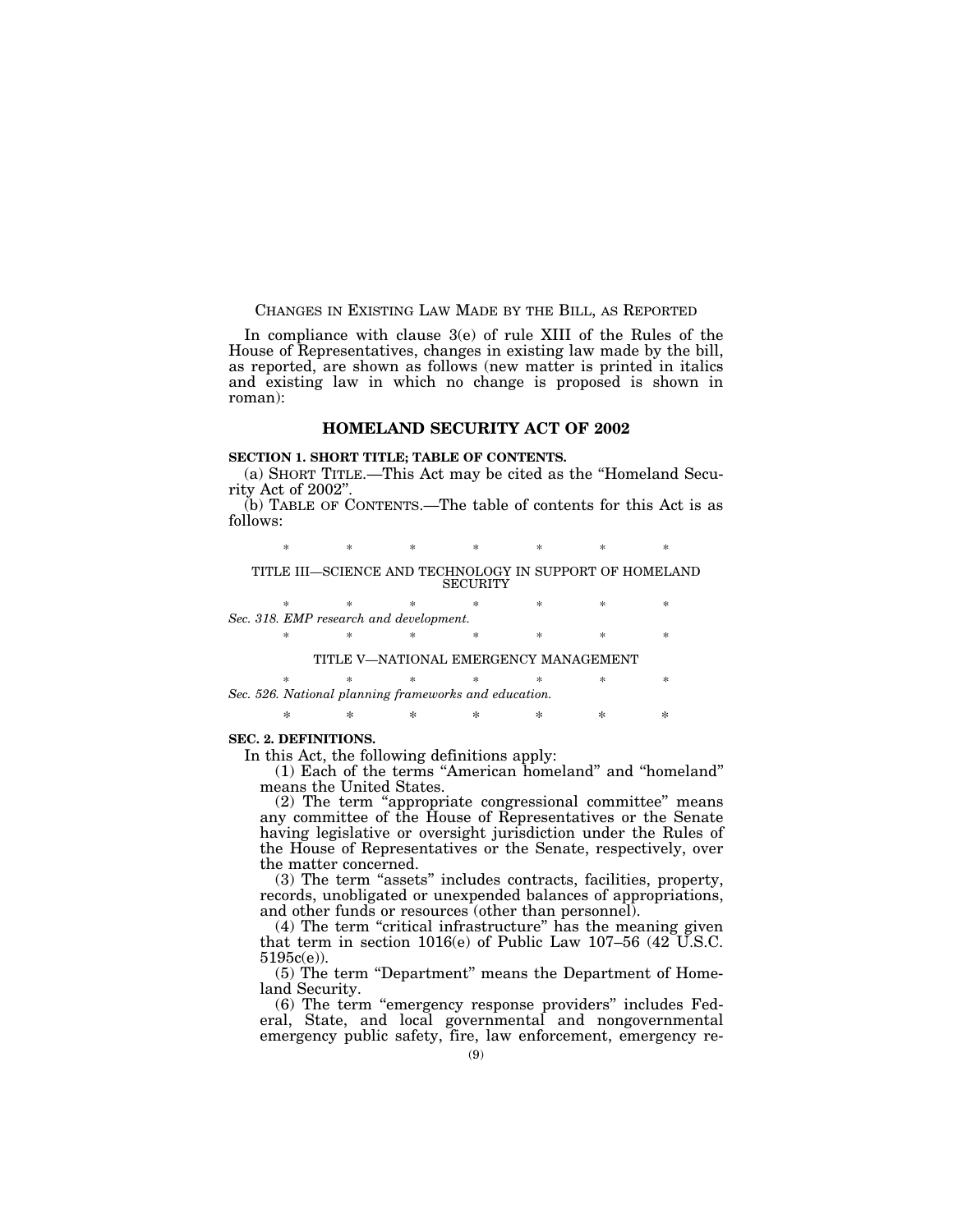sponse, emergency medical (including hospital emergency facilities), and related personnel, agencies, and authorities.

*(6a) EMP.—The term ''EMP'' means—* 

*(A) an electromagnetic pulse caused by intentional means, including acts of terrorism; and* 

*(B) a geomagnetic disturbance caused by solar storms or other naturally occurring phenomena.* 

(7) The term ''executive agency'' means an executive agency and a military department, as defined, respectively, in sections 105 and 102 of title 5, United States Code.

(8) The term ''functions'' includes authorities, powers, rights, privileges, immunities, programs, projects, activities, duties, and responsibilities.

(9) The term ''intelligence component of the Department'' means any element or entity of the Department that collects, gathers, processes, analyzes, produces, or disseminates intelligence information within the scope of the information sharing environment, including homeland security information, terrorism information, and weapons of mass destruction information, or national intelligence, as defined under section 3(5) of the National Security Act of 1947 (50 U.S.C. 401a(5)), except—

(A) the United States Secret Service; and

(B) the Coast Guard, when operating under the direct authority of the Secretary of Defense or Secretary of the Navy pursuant to section 3 of title 14, United States Code, except that nothing in this paragraph shall affect or diminish the authority and responsibilities of the Commandant of the Coast Guard to command or control the Coast Guard as an armed force or the authority of the Director of National Intelligence with respect to the Coast Guard as an element of the intelligence community (as defined under section 3(4) of the National Security Act of 1947 (50 U.S.C. 401a(4)).

(10) The term ''key resources'' means publicly or privately controlled resources essential to the minimal operations of the economy and government.

 $(11)$  The term "local government" means—

(A) a county, municipality, city, town, township, local public authority, school district, special district, intrastate district, council of governments (regardless of whether the council of governments is incorporated as a nonprofit corporation under State law), regional or interstate government entity, or agency or instrumentality of a local government;

(B) an Indian tribe or authorized tribal organization, or in Alaska a Native village or Alaska Regional Native Corporation; and

(C) a rural community, unincorporated town or village, or other public entity.

(12) The term ''major disaster'' has the meaning given in section 102(2) of the Robert T. Stafford Disaster Relief and Emergency Assistance Act (42 U.S.C. 5122).

(13) The term ''personnel'' means officers and employees.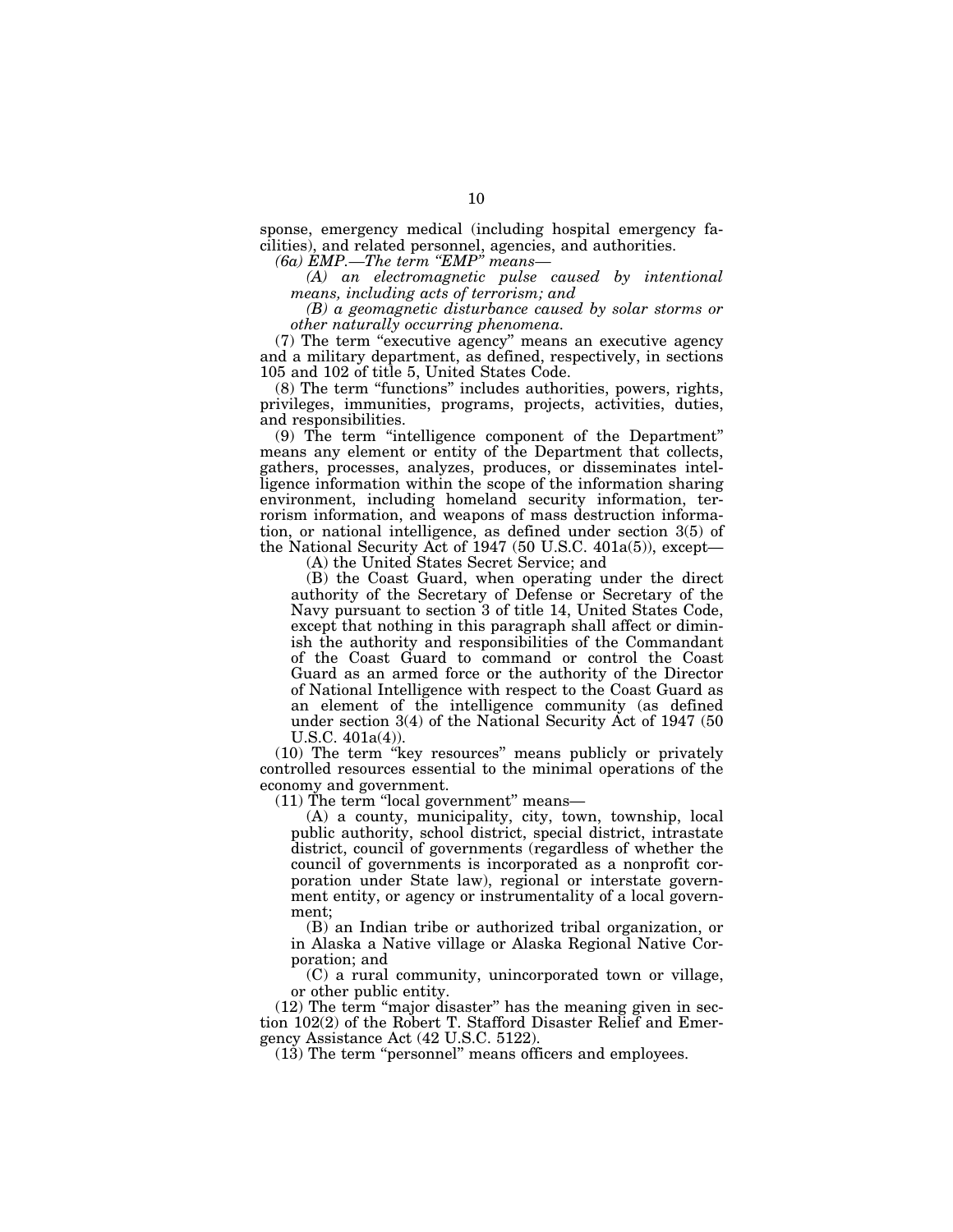(14) The term ''Secretary'' means the Secretary of Homeland Security.

(15) The term ''State'' means any State of the United States, the District of Columbia, the Commonwealth of Puerto Rico, the Virgin Islands, Guam, American Samoa, the Commonwealth of the Northern Mariana Islands, and any possession of the United States.

 $(16)$  The term "terrorism" means any activity that—

(A) involves an act that—

(i) is dangerous to human life or potentially destructive of critical infrastructure or key resources; and

(ii) is a violation of the criminal laws of the United States or of any State or other subdivision of the United States; and

(B) appears to be intended—

 $(i)$  to intimidate or coerce a civilian population;

(ii) to influence the policy of a government by intimidation or coercion; or

(iii) to affect the conduct of a government by mass destruction, assassination, or kidnapping.

(17)(A) The term ''United States'', when used in a geographic sense, means any State of the United States, the District of Columbia, the Commonwealth of Puerto Rico, the Virgin Islands, Guam, American Samoa, the Commonwealth of the Northern Mariana Islands, any possession of the United States, and any waters within the jurisdiction of the United States.

(B) Nothing in this paragraph or any other provision of this Act shall be construed to modify the definition of ''United States'' for the purposes of the Immigration and Nationality Act or any other immigration or nationality law.

(18) The term ''voluntary preparedness standards'' means a common set of criteria for preparedness, disaster management, emergency management, and business continuity programs, such as the American National Standards Institute's National Fire Protection Association Standard on Disaster/Emergency Management and Business Continuity Programs (ANSI/NFPA 1600).

\* \* \* \* \* \* \*

# **TITLE II—INFORMATION ANALYSIS AND INFRASTRUCTURE PROTECTION**

# **Subtitle A—Information and Analysis and Infrastructure Protection; Access to Information**

#### **SEC. 201. INFORMATION AND ANALYSIS AND INFRASTRUCTURE PRO-TECTION.**

(a) INTELLIGENCE AND ANALYSIS AND INFRASTRUCTURE PROTEC-TION.—There shall be in the Department an Office of Intelligence and Analysis and an Office of Infrastructure Protection.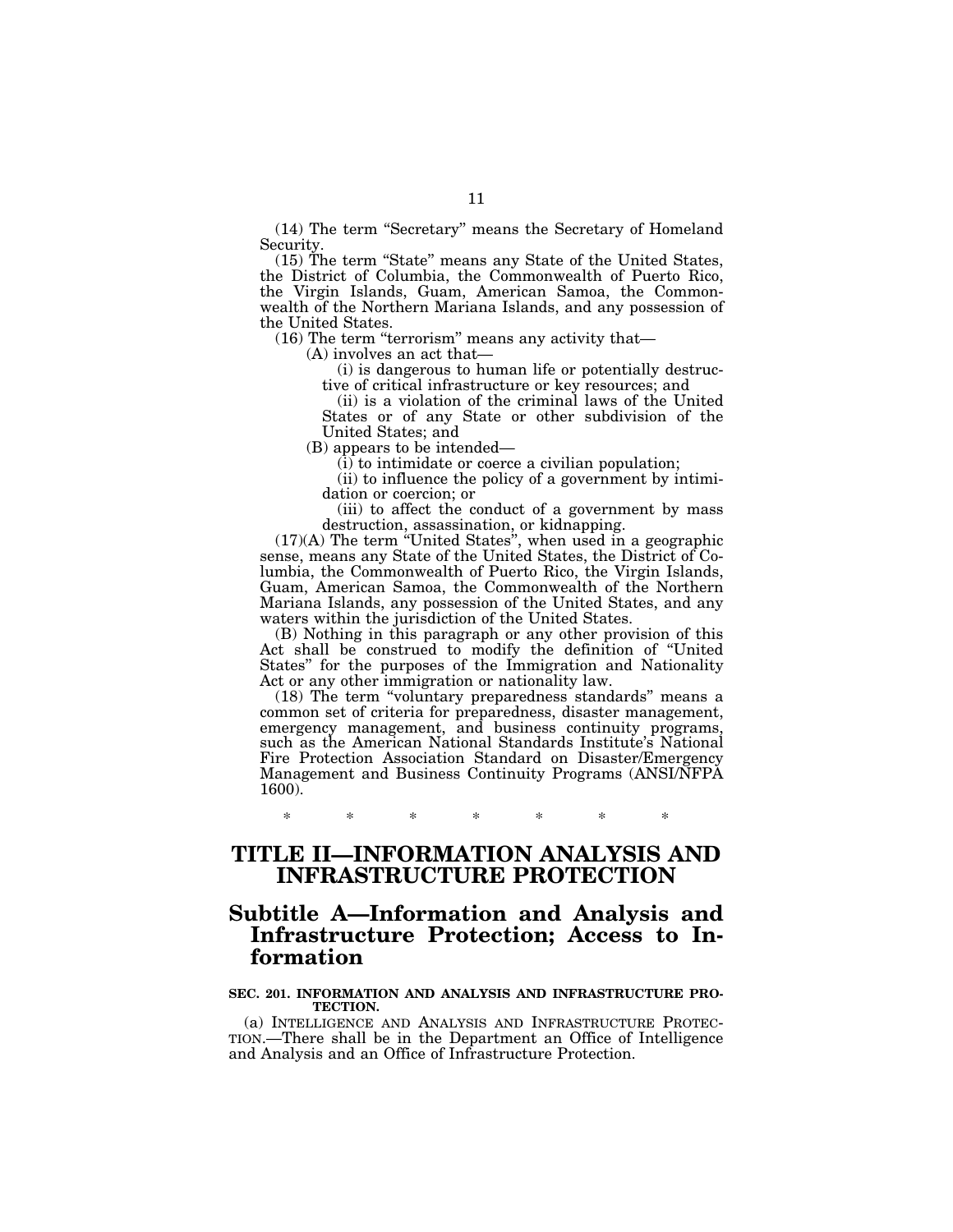(b) UNDER SECRETARY FOR INTELLIGENCE AND ANALYSIS AND ASSISTANT SECRETARY FOR INFRASTRUCTURE PROTECTION.—

(1) OFFICE OF INTELLIGENCE AND ANALYSIS.—The Office of Intelligence and Analysis shall be headed by an Under Secretary for Intelligence and Analysis, who shall be appointed by the President, by and with the advice and consent of the Senate.

(2) CHIEF INTELLIGENCE OFFICER.—The Under Secretary for Intelligence and Analysis shall serve as the Chief Intelligence Officer of the Department.

(3) OFFICE OF INFRASTRUCTURE PROTECTION.—The Office of Infrastructure Protection shall be headed by an Assistant Secretary for Infrastructure Protection, who shall be appointed by the President.

(c) DISCHARGE OF RESPONSIBILITIES.—The Secretary shall ensure that the responsibilities of the Department relating to information analysis and infrastructure protection, including those described in subsection (d), are carried out through the Under Secretary for Intelligence and Analysis or the Assistant Secretary for Infrastructure Protection, as appropriate.

(d) RESPONSIBILITIES OF SECRETARY RELATING TO INTELLIGENCE AND ANALYSIS AND INFRASTRUCTURE PROTECTION.—The responsibilities of the Secretary relating to intelligence and analysis and infrastructure protection shall be as follows:

(1) To access, receive, and analyze law enforcement information, intelligence information, and other information from agencies of the Federal Government, State and local government agencies (including law enforcement agencies), and private sector entities, and to integrate such information, in support of the mission responsibilities of the Department and the functions of the National Counterterrorism Center established under section 119 of the National Security Act of 1947 (50 U.S.C. 404o), in order to—

(A) identify and assess the nature and scope of terrorist threats to the homeland;

(B) detect and identify threats of terrorism against the United States; and

(C) understand such threats in light of actual and potential vulnerabilities of the homeland.

(2) To carry out comprehensive assessments of the vulnerabilities of the key resources and critical infrastructure of the United States, including the performance of risk assessments to determine the risks posed by particular types of terrorist attacks within the United States (including an assessment of the probability of success of such attacks and the feasibility and potential efficacy of various countermeasures to such attacks).

(3) To integrate relevant information, analysis, and vulnerability assessments (regardless of whether such information, analysis or assessments are provided by or produced by the Department) in order to—

(A) identify priorities for protective and support measures regarding terrorist and other threats to homeland security by the Department, other agencies of the Federal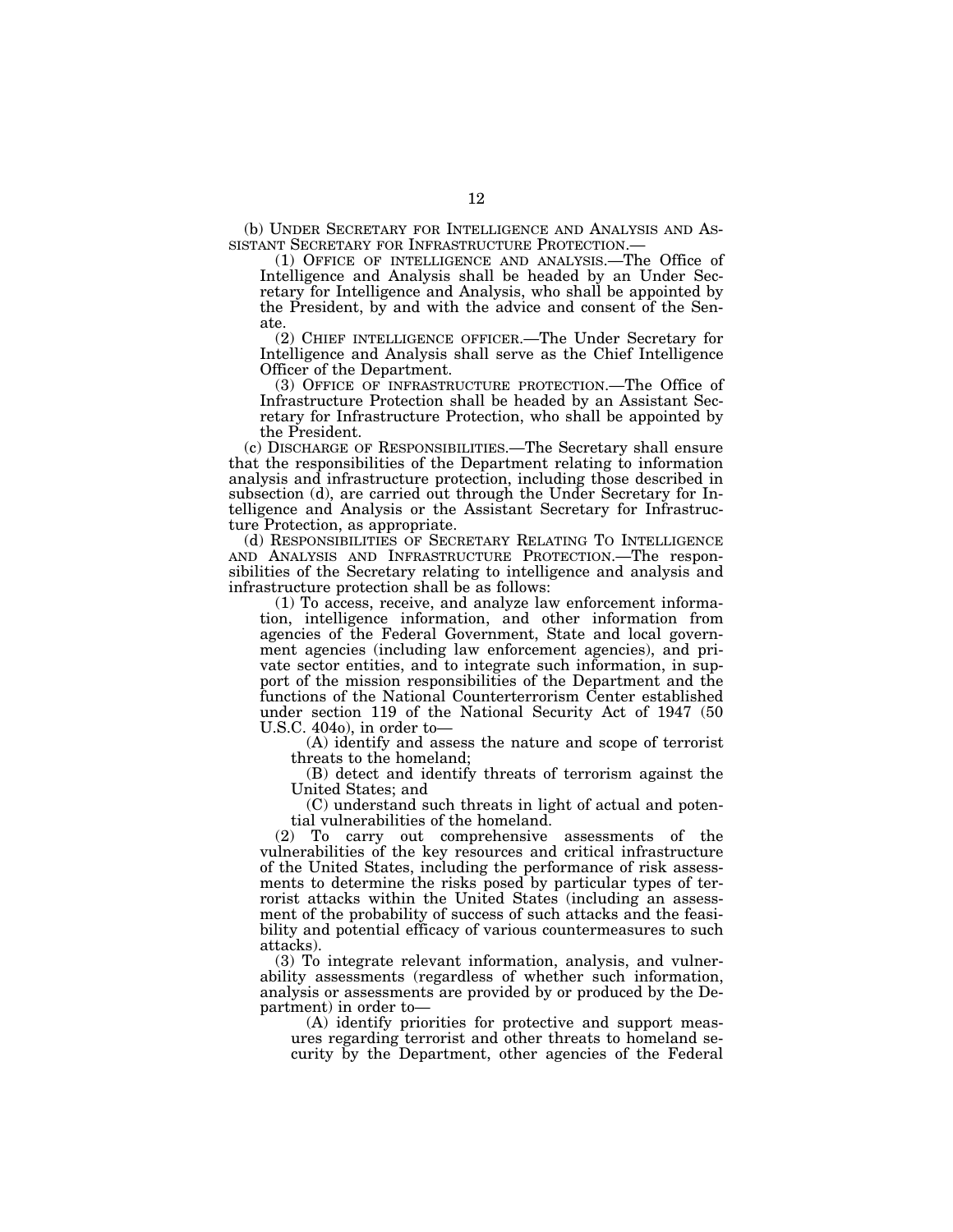Government, State, and local government agencies and authorities, the private sector, and other entities; and

(B) prepare finished intelligence and information products in both classified and unclassified formats, as appropriate, whenever reasonably expected to be of benefit to a State, local, or tribal government (including a State, local, or tribal law enforcement agency) or a private sector entity.

(4) To ensure, pursuant to section 202, the timely and efficient access by the Department to all information necessary to discharge the responsibilities under this section, including obtaining such information from other agencies of the Federal Government.

(5) To develop a comprehensive national plan for securing the key resources and critical infrastructure of the United States, including power production, generation, and distribution systems, information technology and telecommunications systems (including satellites), electronic financial and property record storage and transmission systems, emergency preparedness communications systems, and the physical and technological assets that support such systems.

(6) To recommend measures necessary to protect the key resources and critical infrastructure of the United States in coordination with other agencies of the Federal Government and in cooperation with State and local government agencies and authorities, the private sector, and other entities.

(7) To review, analyze, and make recommendations for improvements to the policies and procedures governing the sharing of information within the scope of the information sharing environment established under section 1016 of the Intelligence Reform and Terrorism Prevention Act of 2004 (6 U.S.C. 485), including homeland security information, terrorism information, and weapons of mass destruction information, and any policies, guidelines, procedures, instructions, or standards established under that section.

(8) To disseminate, as appropriate, information analyzed by the Department within the Department, to other agencies of the Federal Government with responsibilities relating to homeland security, and to agencies of State and local governments and private sector entities with such responsibilities in order to assist in the deterrence, prevention, preemption of, or response to, terrorist attacks against the United States.

(9) To consult with the Director of National Intelligence and other appropriate intelligence, law enforcement, or other elements of the Federal Government to establish collection priorities and strategies for information, including law enforcementrelated information, relating to threats of terrorism against the United States through such means as the representation of the Department in discussions regarding requirements and priorities in the collection of such information.

(10) To consult with State and local governments and private sector entities to ensure appropriate exchanges of information, including law enforcement-related information, relating to threats of terrorism against the United States.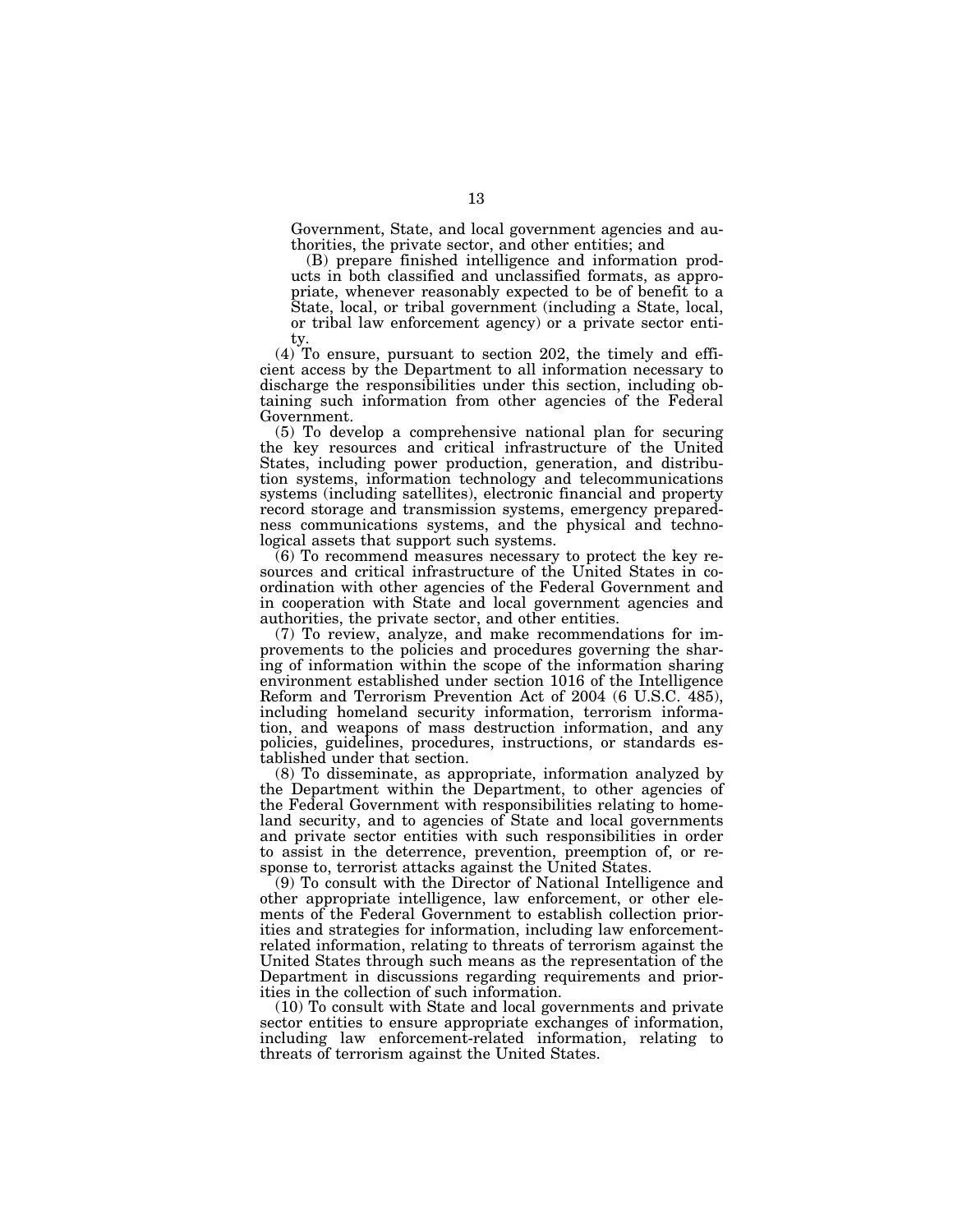(11) To ensure that—

(A) any material received pursuant to this Act is protected from unauthorized disclosure and handled and used only for the performance of official duties; and

(B) any intelligence information under this Act is shared, retained, and disseminated consistent with the authority of the Director of National Intelligence to protect intelligence sources and methods under the National Security Act of 1947 (50 U.S.C. 401 et seq.) and related procedures and, as appropriate, similar authorities of the Attorney General concerning sensitive law enforcement information.

(12) To request additional information from other agencies of the Federal Government, State and local government agencies, and the private sector relating to threats of terrorism in the United States, or relating to other areas of responsibility assigned by the Secretary, including the entry into cooperative agreements through the Secretary to obtain such information.

(13) To establish and utilize, in conjunction with the chief information officer of the Department, a secure communications and information technology infrastructure, including data-mining and other advanced analytical tools, in order to access, receive, and analyze data and information in furtherance of the responsibilities under this section, and to disseminate information acquired and analyzed by the Department, as appropriate.

(14) To ensure, in conjunction with the chief information officer of the Department, that any information databases and analytical tools developed or utilized by the Department—

(A) are compatible with one another and with relevant information databases of other agencies of the Federal Government; and

(B) treat information in such databases in a manner that complies with applicable Federal law on privacy.

(15) To coordinate training and other support to the elements and personnel of the Department, other agencies of the Federal Government, and State and local governments that provide information to the Department, or are consumers of information provided by the Department, in order to facilitate the identification and sharing of information revealed in their ordinary duties and the optimal utilization of information received from the Department.

(16) To coordinate with elements of the intelligence community and with Federal, State, and local law enforcement agencies, and the private sector, as appropriate.

(17) To provide intelligence and information analysis and support to other elements of the Department.

 $(18)$  To coordinate and enhance integration among the intelligence components of the Department, including through strategic oversight of the intelligence activities of such components.

(19) To establish the intelligence collection, processing, analysis, and dissemination priorities, policies, processes, standards, guidelines, and procedures for the intelligence components of the Department, consistent with any directions from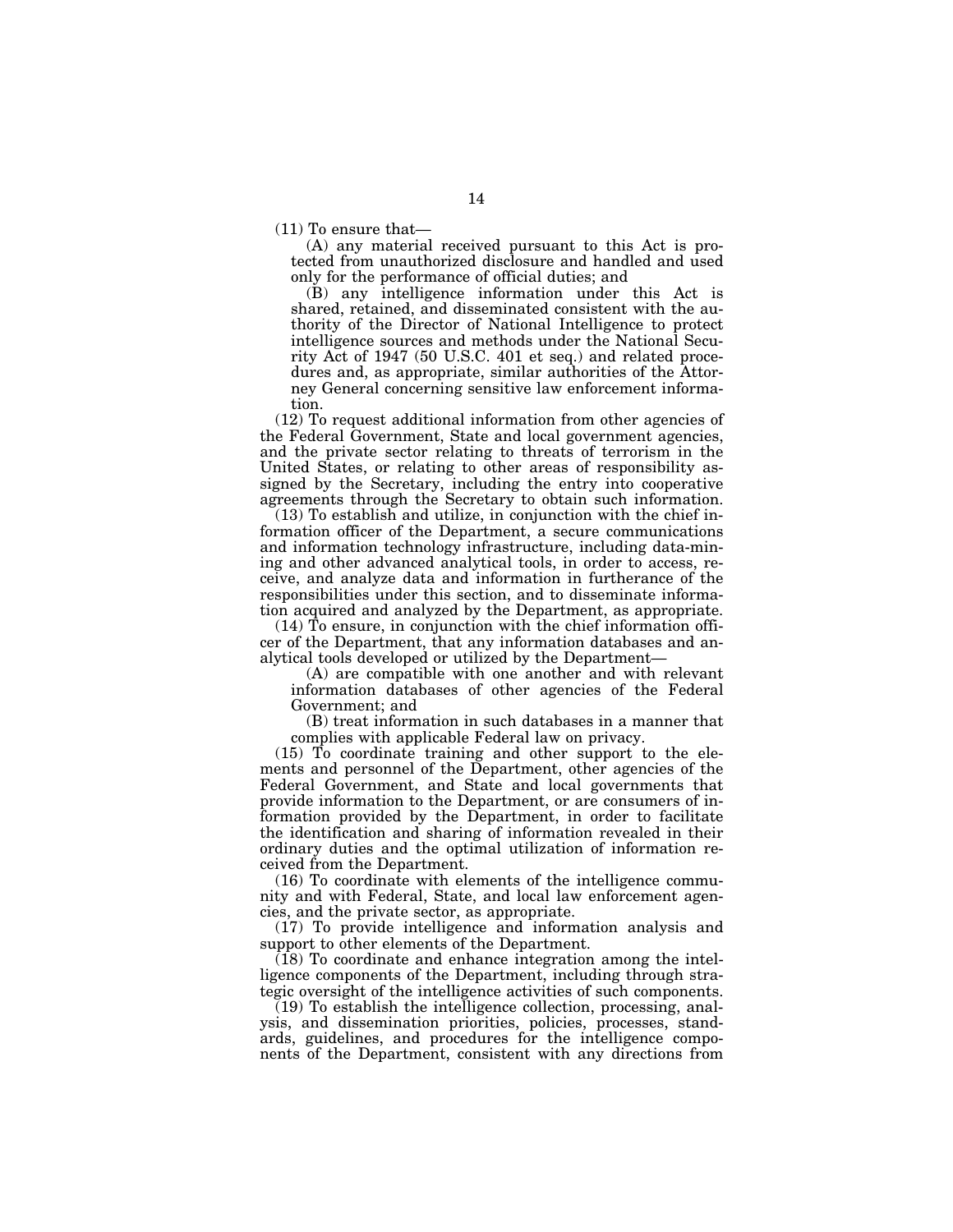the President and, as applicable, the Director of National Intelligence.

(20) To establish a structure and process to support the missions and goals of the intelligence components of the Department.

(21) To ensure that, whenever possible, the Department—

(A) produces and disseminates unclassified reports and analytic products based on open-source information; and

(B) produces and disseminates such reports and analytic products contemporaneously with reports or analytic products concerning the same or similar information that the Department produced and disseminated in a classified format.

(22) To establish within the Office of Intelligence and Analysis an internal continuity of operations plan.

(23) Based on intelligence priorities set by the President, and guidance from the Secretary and, as appropriate, the Director of National Intelligence—

(A) to provide to the heads of each intelligence component of the Department guidance for developing the budget pertaining to the activities of such component; and

(B) to present to the Secretary a recommendation for a consolidated budget for the intelligence components of the Department, together with any comments from the heads of such components.

(24) To perform such other duties relating to such responsibilities as the Secretary may provide.

(25) To prepare and submit to the Committee on Homeland Security and Governmental Affairs of the Senate and the Committee on Homeland Security in the House of Representatives, and to other appropriate congressional committees having jurisdiction over the critical infrastructure or key resources, for each sector identified in the National Infrastructure Protection Plan, a report on the comprehensive assessments carried out by the Secretary of the critical infrastructure and key resources of the United States, evaluating threat, vulnerability, and consequence, as required under this subsection. Each such report—

(A) shall contain, if applicable, actions or countermeasures recommended or taken by the Secretary or the head of another Federal agency to address issues identified in the assessments;

(B) shall be required for fiscal year 2007 and each subsequent fiscal year and shall be submitted not later than 35 days after the last day of the fiscal year covered by the report; and

(C) may be classified.

*(26)(A) Prepare and submit to the Committee on Homeland Security of the House of Representatives and the Committee on Homeland Security and Governmental Affairs of the Senate—* 

*(i) a recommended strategy to protect and prepare the critical infrastructure of the American homeland against EMP events, including from acts of terrorism; and*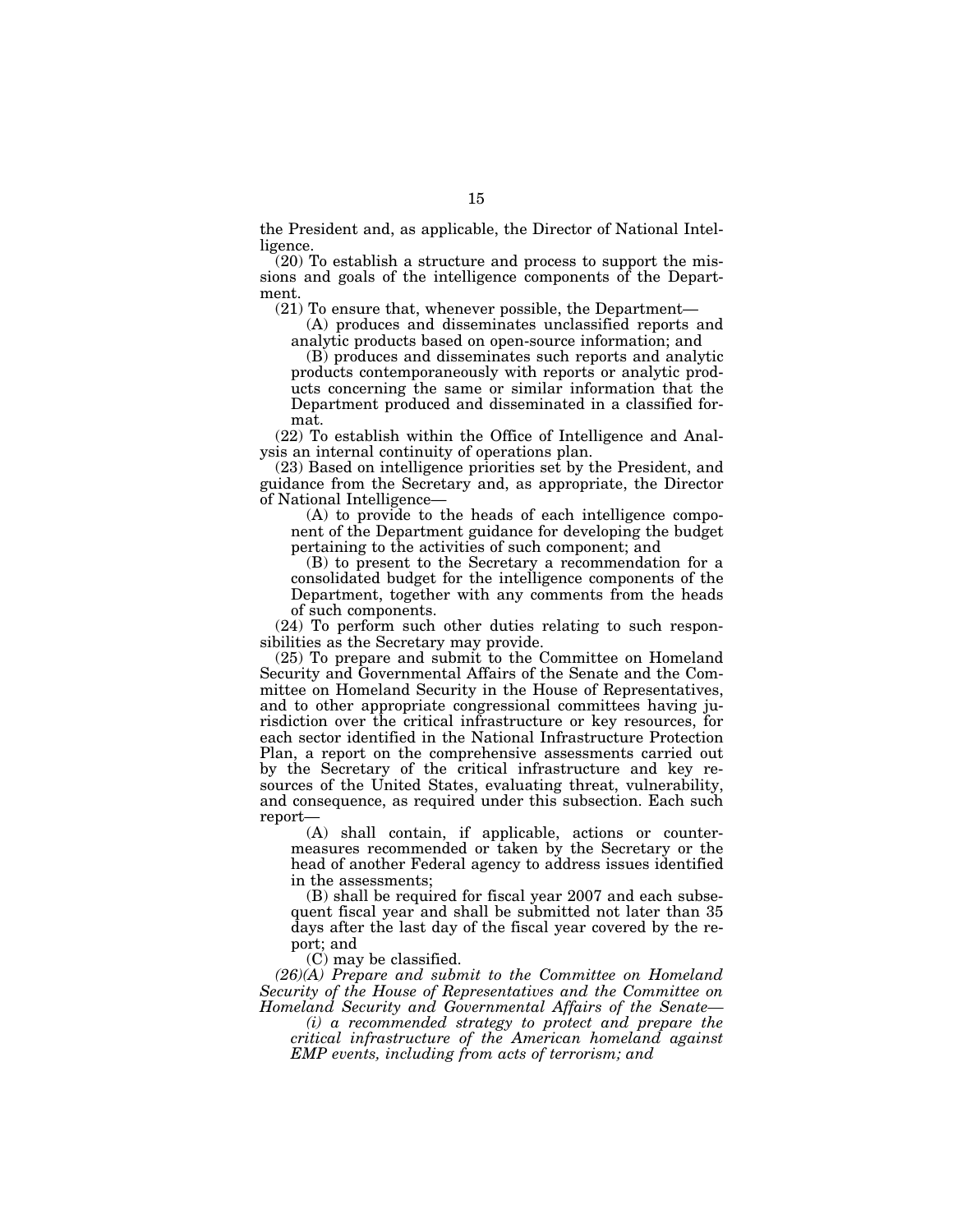*(ii) biennial updates on the status of the recommended strategy.* 

*(B) The recommended strategy shall—* 

*(i) be based on findings of the research and development conducted under section 318;* 

*(ii) be developed in consultation with the relevant Federal sector-specific agencies (as defined under Homeland Security Presidential Directive–7) for critical infrastructures;* 

*(iii) be developed in consultation with the relevant sector coordinating councils for critical infrastructures; and (iv) include a classified annex as needed.* 

*(C) The Secretary may, if appropriate, incorporate the recommended strategy into a broader recommendation developed by the Department to help protect and prepare critical infrastructure from terrorism and other threats if, as incorporated, the strategy complies with subparagraph (B).* 

(e) STAFF.— (1) IN GENERAL.—The Secretary shall provide the Office of Intelligence and Analysis and the Office of Infrastructure Protection with a staff of analysts having appropriate expertise and experience to assist such offices in discharging responsibilities under this section.

(2) PRIVATE SECTOR ANALYSTS.—Analysts under this subsection may include analysts from the private sector.

(3) SECURITY CLEARANCES.—Analysts under this subsection shall possess security clearances appropriate for their work under this section.<br>(f) DETAIL OF PERSONNEL.

 $(1)$  In GENERAL.—In order to assist the Office of Intelligence and Analysis and the Office of Infrastructure Protection in discharging responsibilities under this section, personnel of the agencies referred to in paragraph (2) may be detailed to the Department for the performance of analytic functions and related duties.

(2) COVERED AGENCIES.—The agencies referred to in this paragraph are as follows:

(A) The Department of State.

(B) The Central Intelligence Agency.

(C) The Federal Bureau of Investigation.

(D) The National Security Agency.

(E) The National Geospatial-Intelligence Agency.

(F) The Defense Intelligence Agency.

(G) Any other agency of the Federal Government that the President considers appropriate.

(3) COOPERATIVE AGREEMENTS.—The Secretary and the head of the agency concerned may enter into cooperative agreements for the purpose of detailing personnel under this subsection.

(4) BASIS.—The detail of personnel under this subsection may be on a reimbursable or non-reimbursable basis.

(g) FUNCTIONS TRANSFERRED.—In accordance with title XV, there shall be transferred to the Secretary, for assignment to the Office of Intelligence and Analysis and the Office of Infrastructure Protection under this section, the functions, personnel, assets, and liabilities of the following: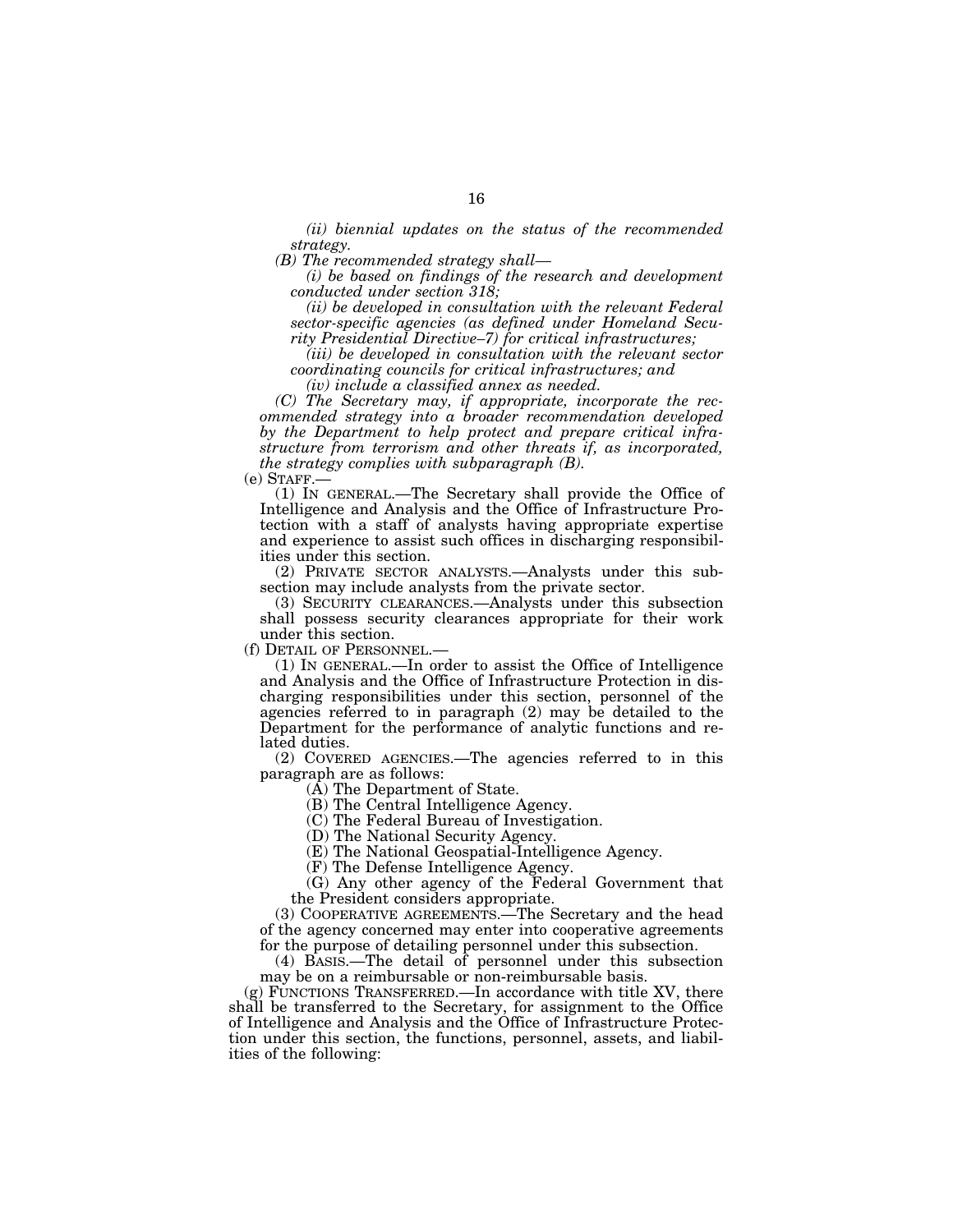(1) The National Infrastructure Protection Center of the Federal Bureau of Investigation (other than the Computer Investigations and Operations Section), including the functions of the Attorney General relating thereto.

(2) The National Communications System of the Department of Defense, including the functions of the Secretary of Defense relating thereto.

(3) The Critical Infrastructure Assurance Office of the Department of Commerce, including the functions of the Secretary of Commerce relating thereto.

(4) The National Infrastructure Simulation and Analysis Center of the Department of Energy and the energy security and assurance program and activities of the Department, including the functions of the Secretary of Energy relating thereto.

(5) The Federal Computer Incident Response Center of the General Services Administration, including the functions of the Administrator of General Services relating thereto.

\* \* \* \* \* \* \*

# **TITLE III—SCIENCE AND TECHNOLOGY IN SUPPORT OF HOMELAND SECURITY**

\* \* \* \* \* \* \*

#### *SEC. 318. EMP RESEARCH AND DEVELOPMENT.*

*(a) IN GENERAL.—In furtherance of domestic preparedness and response, the Secretary, acting through the Under Secretary for Science and Technology, and in consultation with other relevant agencies and departments of the Federal Government and relevant owners and operators of critical infrastructure, shall, to the extent practicable, conduct research and development to mitigate the consequences of EMP events.* 

*(b) SCOPE.—The scope of the research and development under subsection (a) shall include the following:* 

*(1) An objective scientific analysis of the risks to critical infrastructures from a range of EMP events.* 

*(2) Determination of the critical national security assets and vital civic utilities and infrastructures that are at risk from EMP events.* 

*(3) An evaluation of emergency planning and response technologies that would address the findings and recommendations of experts, including those of the Commission to Assess the Threat to the United States from Electromagnetic Pulse Attack.* 

*(4) An analysis of technology options that are available to improve the resiliency of critical infrastructure to EMP.* 

*(5) The restoration and recovery capabilities of critical infrastructure under differing levels of damage and disruption from various EMP events.* 

\* \* \* \* \* \* \*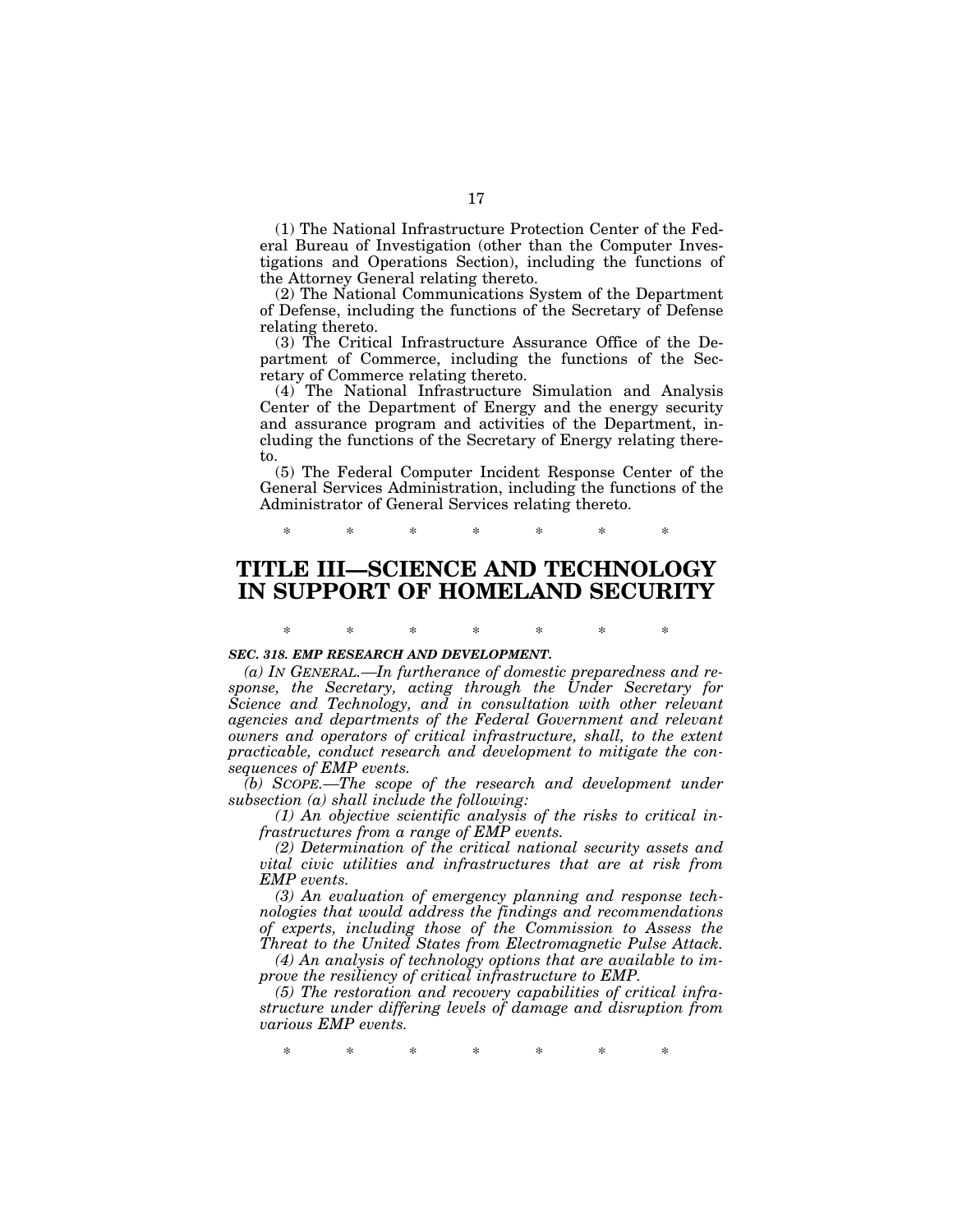# **TITLE V—NATIONAL EMERGENCY MANAGEMENT**

\* \* \* \* \* \* \*

# *SEC. 526. NATIONAL PLANNING FRAMEWORKS AND EDUCATION.*

*The Secretary, or the Secretary's designee, shall, to the extent practicable—* 

*(1) include in national planning frameworks the threat of EMP events; and* 

*(2) conduct outreach to educate owners and operators of critical infrastructure, emergency planners, and emergency response providers at all levels of government of the threat of EMP events.* 

\* \* \* \* \* \* \*